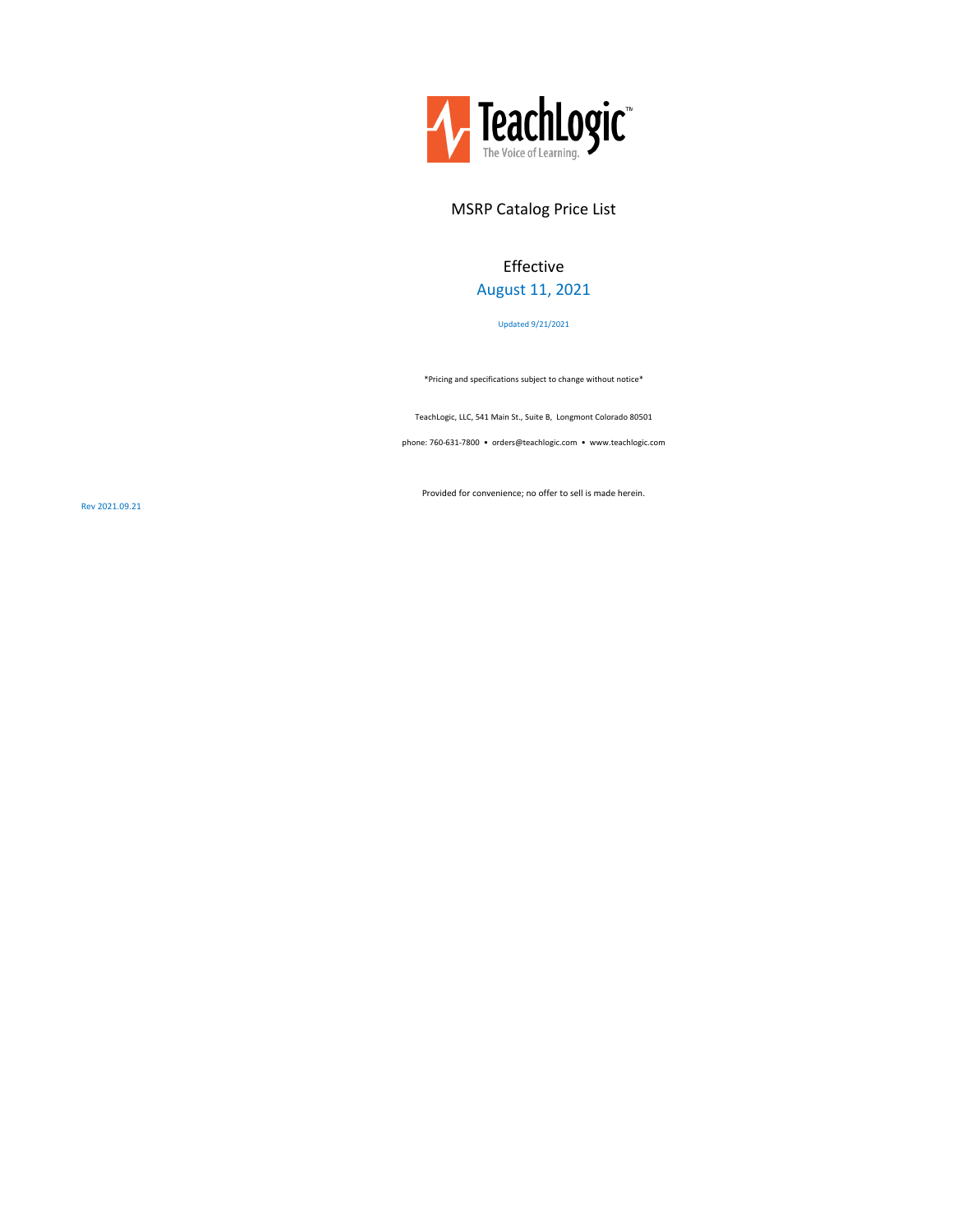## **Systems and Variations**

Each amplified infrared sound field system includes, in various forms, a wireless receiver with audio amplifier, an infrared sensor, one or more wireless microphones and battery chargers, and a package of speakers, wire and sometimes tile bridges to support ceiling speakers. Products are priced lower in systems than individually.

The audio amplifier serves the voice microphones and other audio/visual systems in a classroom. It creates a field of sound to improve student attention and comprehension and teacher's voice quality and health. The amplified sound field systems are based around combination amplifiers/receivers named **Maxim**, **Matrix**, **Forum 232**, **Spectrum**, and **Quantum II**.

Teachlogic also has systems that are not amplified and instead use existing amplifiers and speakers. These systems are composed of a wireless receiver, an infrared sensor and a wireless microphones and battery charger. These are based on the **VoiceLink I** receiver.

Full System Part Numbers. The systems on the following pages are defined by (1) the amplifier or receiver that forms their basis, (2) their microphone and charger package, and (3) their speaker package (for amplified systems only). The part numbers for each full system are thus composed of three parts relating to these three defining portions.

A part number appearing as AAA-ABBB/CCD with **AAA-A** relating to the amplifier or receiver, **BBB** relating to the microphone package, and **CC** denoting the speaker type and **D** the number of speakers included.

Microphone Packages. TeachLogic offers two types of infrared wireless microphones for the systems above, one to be worn on a lanyard for handsfree all-day use (the **Sapphire**) and another handheld microphone for students and teachers alike. Both are powered by rechargeable batteries, and our packages include various combinations of microphones, battery chargers, and the required batteries. Each full system includes one of the following microphone/charger combinations.

| Wireless Microphones, Chargers, and Packages |                |                                        |                  |                |     |     | most popular package is the "650" |     |     |     |
|----------------------------------------------|----------------|----------------------------------------|------------------|----------------|-----|-----|-----------------------------------|-----|-----|-----|
|                                              |                | Part number for mic section (BBB):     |                  | 650            | 630 | 655 | 620                               | 150 | 120 | 155 |
|                                              |                |                                        | Mics in package: | $\overline{2}$ |     |     |                                   |     |     | 1   |
|                                              |                |                                        |                  |                |     |     |                                   |     |     |     |
| Sapphire mic                                 | <b>IRT-60N</b> | Pendant mic, no charger                |                  |                |     |     |                                   |     |     |     |
| Handheld mic                                 | <b>IRH-35N</b> | Handheld mic, Channels A/B             |                  |                |     |     |                                   |     |     |     |
| Batteries for HH                             | BR-AA          | Duracell rechargeable NiMH AA cell     |                  |                |     |     |                                   |     |     |     |
| Plug-in charger                              | <b>BRC-15</b>  | corded Sapphire charger                |                  |                |     |     |                                   |     |     |     |
| Drop-in charger                              | <b>BRC-60</b>  | holds 2 Sapphire and one handheld mics |                  |                |     |     |                                   |     |     |     |
| Drop-in charger                              | <b>BRC-101</b> | holds one handheld mic                 |                  |                |     |     |                                   |     |     |     |

Speaker Packages. TeachLogic provides a choice of three types of speakers in speaker packages. Each include either 4 or 2 speakers, 25' of 18-gauge speaker wire per speaker, and, for ceiling speakers, metal tile bridges to support the ceiling speakers on a suspended ceiling grid.

**"CCD"** in the part number suffix specifies your choice of speaker package:

**CS4** : Four Ceiling speakers (SP-628) and tile bridges (TB-6.1) & 100' of wire

**LS4** : Four Lay-in ceiling speakers (SP-628L) & 100' of wire

**WM4** : Four Wall mount speakers with brackets (SP-2000) & 100' of wire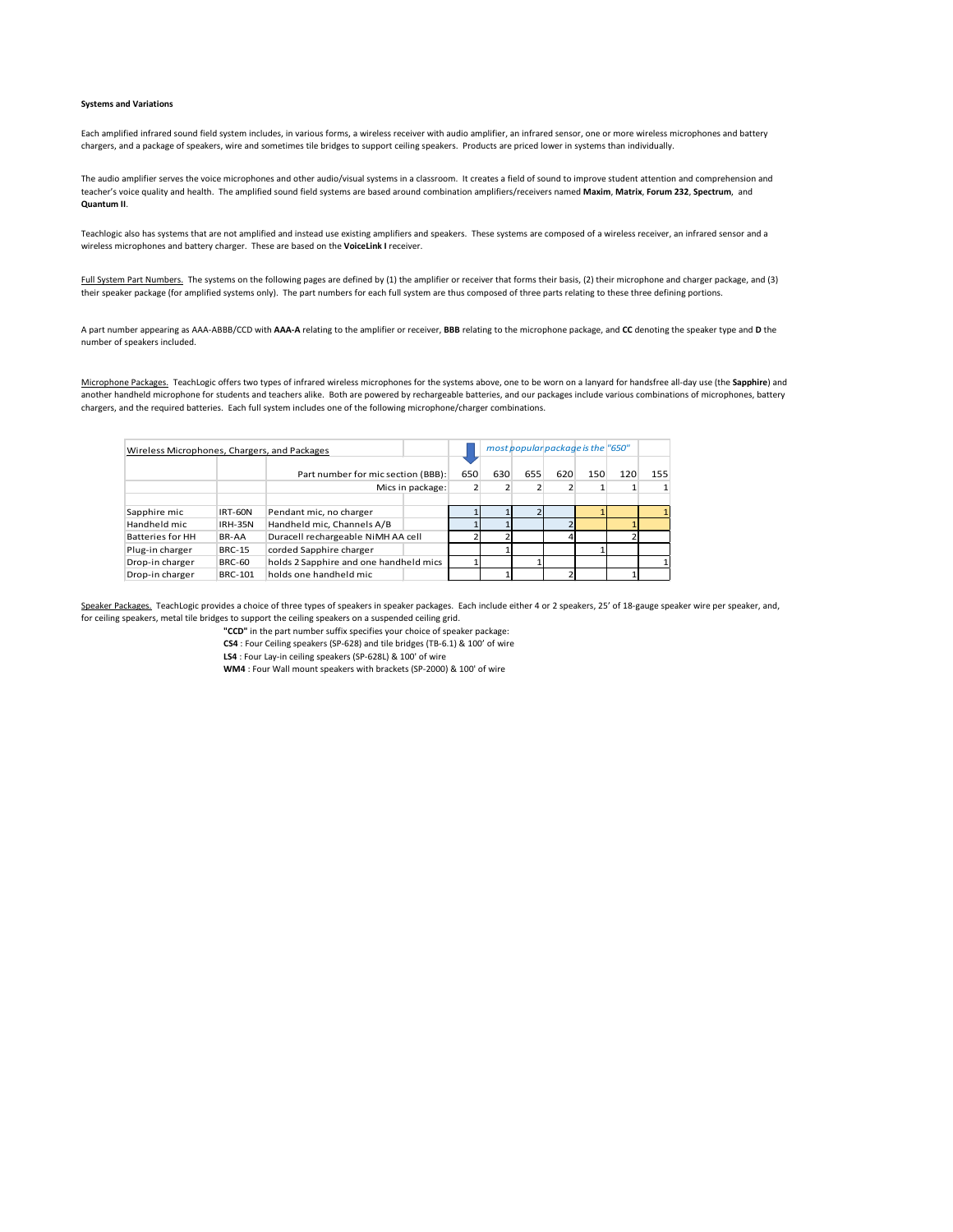# Maxim – Two Channel Infrared Sound Field System

System is based on the new Maxim (IMA-540) 50-watt digital class D amplifier/mixer with remote learning video conference support with Echo Guard<sup>n</sup>, automatic energy saving "sleep" mode, two infrared microphone receivers, four line inputs (with one computer anti-hum circuit), two line outputs for ALS or other, fire alarm first priority, enhanced intercom page muting and selectable page pass-through, five band equalizer, selectable Security Alert feature, Digital Feedback Guard<sup>na</sup> and RS-232 connection for control panel. Each system also includes a ceiling dome sensor with 50' plenum-rated cable (ICS-55), a microphone and charger package with a Sapphire (IRT-60N) handsfree transmitter/microphone (features Security Alert, Teacher Priority, muting, remote line input and remote volume control) and/or a handheld transmitter/microphone (IRH-35), batteries and battery charger(s) (BRC-60, BRC-15, BRC-101) and choice of speaker packages including plenum-rated 18 gauge speaker cable.

| Part No.                         | <b>Description</b>   | suffix CCD=  | suffix CCD= |
|----------------------------------|----------------------|--------------|-------------|
| Speaker system suffixes at right |                      | /CS4 or /WM4 | /LS4        |
| IRM-6650/CCD                     | Maxim System, 2 mics | \$2,109.93   | \$2.283.81  |
| IRM-6630/CCD                     | Maxim System, 2 mics | \$2,068.35   | \$2,242.23  |
| IRM-6655/CCD                     | Maxim System, 2 mics | \$2,162.22   | \$2,336.10  |
| IRM-6620/CCD                     | Maxim System, 2 mics | \$2,035.80   | \$2,209.68  |
| IRM-6150/CCD                     | Maxim System, 1 mic  | \$1,709.88   | \$1,883.76  |
| IRM-6120/CCD                     | Maxim System, 1 mic  | \$1,677.33   | \$1.851.21  |
| IRM-6155/CCD                     | Maxim System, 1 mic  | \$1,806.06   | \$1.979.94  |

# Forum 232 – Two Channel Infrared Sound Field System

System is based on the Forum 232 (IMA-232) 50-watt digital class D amplifier/mixer. two infrared microphone receivers, two line inputs (with one computer anti-hum circuit), Lesson Capture output, ALS output, three band equalizer, Security Alert feature, Digital Feedback Guard and RS-232 connection for control panel. Each system also includes ceiling dome sensor with 50' plenum-rated cable (ICS-55), a microphone and charger package with a Sapphire (IRT-60N) handsfree transmitter/microphone (features Security Alert, Teacher Priority, muting, remote line input and remote volume control) and/or a handheld transmitter/microphone (IRH-35), batteries and battery charger(s) (BRC-60, BRC-15, BRC-101) and choice of speaker packages including plenum-rated 18 gauge speaker cable.

| Part No.                         | <b>Description</b>       | suffix CCD=  | suffix CCD= |
|----------------------------------|--------------------------|--------------|-------------|
| Speaker system suffixes at right |                          | /CS4 or /WM4 | /LS4        |
| IRF-2650/CCD                     | Forum 232 System, 2 mics | \$1,842.60   | \$2,016.48  |
| IRF-2630/CCD                     | Forum 232 System, 2 mics | \$1,801.02   | \$1,974.90  |
| IRF-2655/CCD                     | Forum 232 System, 2 mics | \$1,894.89   | \$2.068.77  |
| IRF-2620/CCD                     | Forum 232 System, 2 mics | \$1.768.47   | \$1,942.35  |
| IRF-2150/CCD                     | Forum 232 System, 1 mic  | \$1,442.55   | \$1,616.43  |
| IRF-2120/CCD                     | Forum 232 System, 1 mic  | \$1,410.00   | \$1,583.88  |
| IRF-2155/CCD                     | Forum 232 System, 1 mic  | \$1.538.73   | \$1.712.61  |

#### **Substitutions (all systems):**

To Change from CS4 to CS2, or from WM4 to WM2, subtract \$180.54 To Change from LS4 to LS2, subtract \$267.48

#### **Additions:**

WC-400 Wall Mount Cabinet – holds Forum 232 or Maxim and BRC-60 charger, add \$214.20

Quantity Discounts may apply.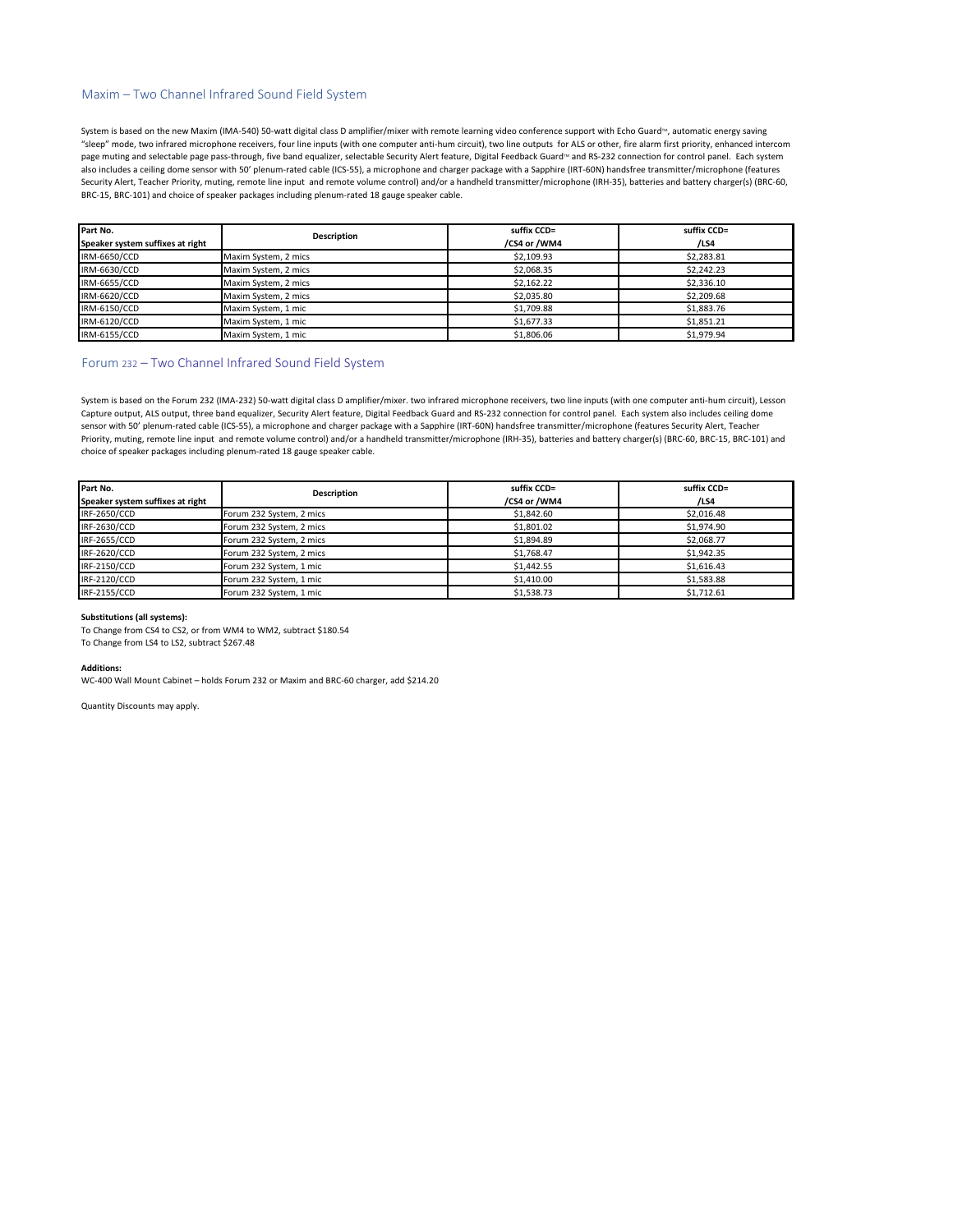# Spectrum – Two Channel Infrared Sound Field System

System is based on the new Spectrum (IMA-840) which supports 8 speakers with 4 amplified output channels of 25W each, 100-watt digital class D amplifier/mixer with remote learning video conference support with Echo Guard<sup>iw</sup>, automatic energy saving "sleep" mode, two infrared microphone receivers, four line inputs (with one computer anti-hum circuit), two line outputs for ALS or other, fire alarm first priority, enhanced intercom page muting and selectable page pass-through, five band equalizer, selectable Security Alert feature, Digital Feedback Guard™ and RS-232 connection for control panel. Each system also includes a ceiling dome sensor with 50' plenum-rated cable (ICS-55), a microphone and charger package with a Sapphire (IRT-60N) handsfree transmitter/microphone (features Security Alert, Teacher Priority, muting, remote line input and remote volume control) and/or a handheld transmitter/microphone (IRH-35), batteries and battery charger(s) (BRC-60, BRC-15, BRC-101) and choice of speaker packages including plenum-rated 18 gauge speaker cable.

| Part No.                         | Description                      | suffix CCD=  | suffix CCD= |
|----------------------------------|----------------------------------|--------------|-------------|
| Speaker system suffixes at right |                                  | /CS4 or /WM4 | /LS4        |
| IRS-9650/CCD                     | Spectrum System, 2 mics, 4 spkrs | \$2,244.33   | \$2,418.21  |
| IRS-9630/CCD                     | Spectrum System, 2 mics, 4 spkrs | \$2,202.75   | \$2,376.63  |
| IRS-9655/CCD                     | Spectrum System, 2 mics, 4 spkrs | \$2,296.62   | \$2,470.50  |
| IRS-9620/CCD                     | Spectrum System, 2 mics, 4 spkrs | \$2,170.20   | \$2,344.08  |
| IRS-9150/CCD                     | Spectrum System, 1 mic, 4 spkrs  | \$1,844.28   | \$2,018.16  |
| IRS-9120/CCD                     | Spectrum System, 1 mic, 4 spkrs  | \$1,811.73   | \$1,985.61  |
| IRS-9155/CCD                     | Spectrum System, 1 mic, 4 spkrs  | \$1,940.46   | \$2,114.34  |
|                                  |                                  |              |             |
|                                  |                                  | /CS8 or /WM8 | /LS8        |
| IRS-9650/CCD                     | Spectrum System, 2 mics, 8 spkrs | \$2,605.39   | \$2,953.15  |
| IRS-9630/CCD                     | Spectrum System, 2 mics, 8 spkrs | \$2,563.81   | \$2,911.57  |
| IRS-9655/CCD                     | Spectrum System, 2 mics, 8 spkrs | \$2,657.68   | \$3,005.44  |
| IRS-9620/CCD                     | Spectrum System, 2 mics, 8 spkrs | \$2,531.26   | \$2,879.02  |
| IRS-9150/CCD                     | Spectrum System, 1 mic, 8 spkrs  | \$2,205.34   | \$2,553.10  |
| IRS-9120/CCD                     | Spectrum System, 1 mic, 8 spkrs  | \$2,172.79   | \$2,520.55  |
| IRS-9155/CCD                     | Spectrum System, 1 mic, 8 spkrs  | \$2,301.52   | \$2,649.28  |

#### ------------------------------------------ **Substitutions (all systems):**

To Change from CS4 to CS2, or from WM4 to WM2, subtract \$180.54

To Change from LS4 to LS2, subtract \$267.48

### **Additions:**

WC-400 Wall Mount Cabinet – holds Spectrum, Forum or Maxim and BRC-60 charger, add \$214.20

Quantity Discounts may apply.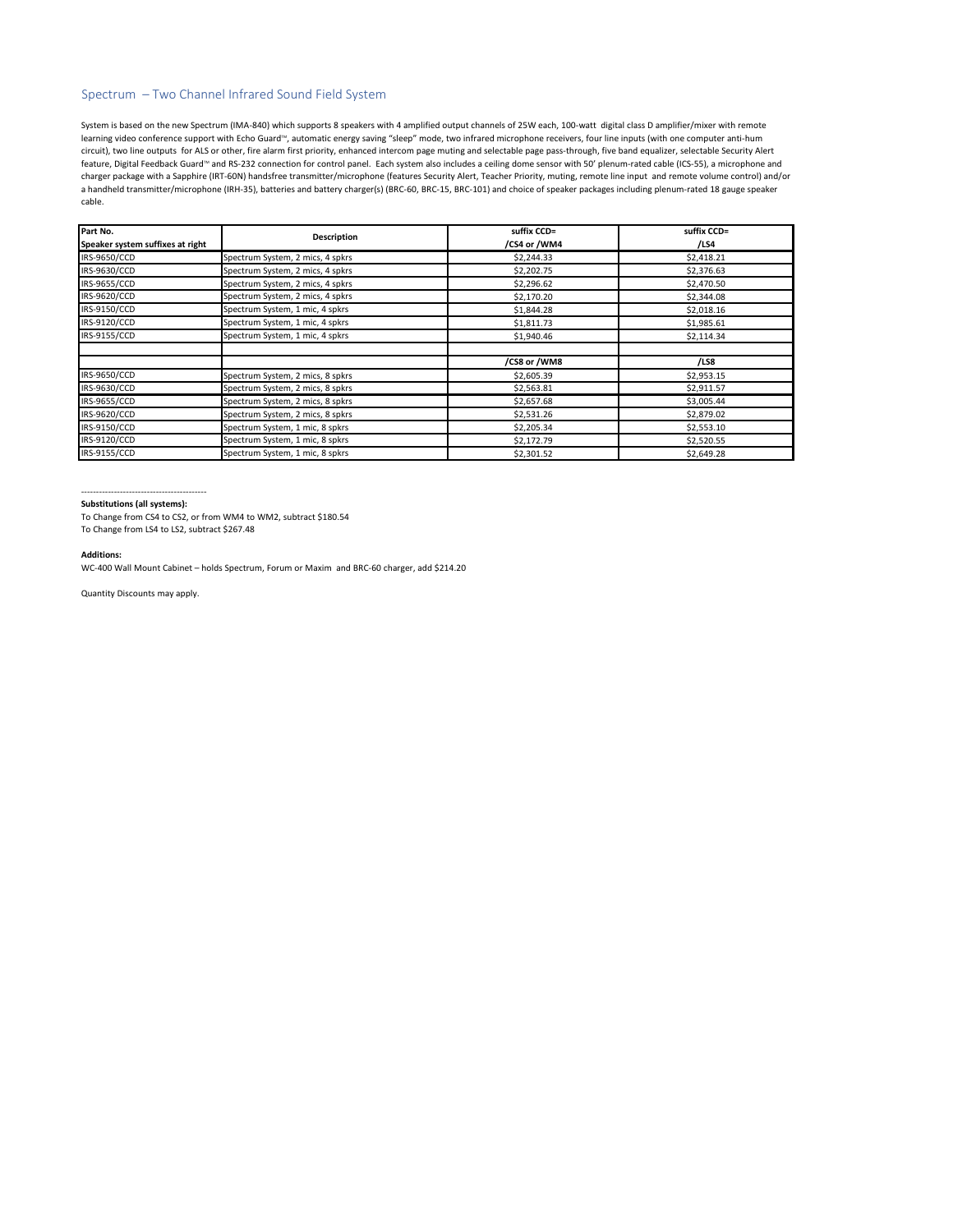# Matrix – Two-Channel Infrared Plenum Applicable Sound Field System

System is based on the Matrix (IMA-120) 50-watt digital Class D amplifier/mixer with metal screw mountable chassis, two infrared microphone receivers, two line inputs, one auxiliary output, bass-treble equalizer, Security Alert feature, page muting and page pass through, and Digital Feedback Guard<sup>M.</sup> Matrix systems also may include a pre-programmed remote wall-mount touch control panel (CPS-120\* or CPR-125) with Bluetooth link (standard RJ-45 terminated interconnecting cable not included), one ceiling dome sensor with 50' plenumrated cable (ICS-55), a microphone and charger package with a Sapphire (IRT-60N) handsfree transmitter/microphone (features Security Alert, Teacher Priority, muting, remote line input and remote volume control) and/or a handheld transmitter/microphone (IRH-35), batteries and battery charger(s) (BRC-60, BRC-15, BRC-101) and choice of speaker packages including plenum-rated 18 gauge speaker cable.

| Part No.<br>Speaker system suffixes at right | Description           | Included panel         | suffix CCD=<br>/CS4 or /WM4 | suffix CCD=<br>/LS4 |
|----------------------------------------------|-----------------------|------------------------|-----------------------------|---------------------|
| IRP-1650/CCD                                 | Matrix System, 2 mics | Standard CPS-120 panel | \$2,398.89                  | \$2,572.77          |
| IRP-1630/CCD                                 | Matrix System, 2 mics | Standard CPS-120 panel | \$2,357.31                  | \$2,531.19          |
| IRP-1655/CCD                                 | Matrix System, 2 mics | Standard CPS-120 panel | \$2,451.18                  | \$2,625.06          |
| IRP-1620/CCD                                 | Matrix System, 2 mics | Standard CPS-120 panel | \$2,324.76                  | \$2,498.64          |
| IRP-1150/CCD                                 | Matrix System, 1 mic  | Standard CPS-120 panel | \$1,998.84                  | \$2,172.72          |
| IRP-1120/CCD                                 | Matrix System, 1 mic  | Standard CPS-120 panel | \$1,966.29                  | \$2,140.17          |
| IRP-1155/CCD                                 | Matrix System, 1 mic  | Standard CPS-120 panel | \$2,095.02                  | \$2,268.90          |
|                                              |                       |                        |                             |                     |
| IRP-1650R/CCD                                | Matrix System, 2 mics | CPR-125 Rauland panel  | \$2,475.96                  | \$2,649.84          |
| IRP-1630R/CCD                                | Matrix System, 2 mics | CPR-125 Rauland panel  | \$2,434.38                  | \$2,608.26          |
| IRP-1655R/CCD                                | Matrix System, 2 mics | CPR-125 Rauland panel  | \$2,528.25                  | \$2,702.13          |
| IRP-1620R/CCD                                | Matrix System, 2 mics | CPR-125 Rauland panel  | \$2,401.83                  | \$2,575.71          |
| IRP-1150R/CCD                                | Matrix System, 1 mic  | CPR-125 Rauland panel  | \$2,075.91                  | \$2,249.79          |
| IRP-1120R/CCD                                | Matrix System, 1 mic  | CPR-125 Rauland panel  | \$2,043.36                  | \$2,217.24          |
| IRP-1155R/CCD                                | Matrix System, 1 mic  | CPR-125 Rauland panel  | \$2,172.09                  | \$2,345.97          |
|                                              |                       |                        |                             |                     |
| IRP-1650X/CCD                                | Matrix System, 2 mics | no control panel       | \$2,015.22                  | \$2,189.10          |
| IRP-1630X/CCD                                | Matrix System, 2 mics | no control panel       | \$1,973.64                  | \$2,147.52          |
| IRP-1655X/CCD                                | Matrix System, 2 mics | no control panel       | \$2,067.51                  | \$2,241.39          |
| IRP-1620X/CCD                                | Matrix System, 2 mics | no control panel       | \$1,941.09                  | \$2,114.97          |
| IRP-1150X/CCD                                | Matrix System, 1 mic  | no control panel       | \$1,615.17                  | \$1,789.05          |
| IRP-1120X/CCD                                | Matrix System, 1 mic  | no control panel       | \$1,582.62                  | \$1,756.50          |
| IRP-1155X/CCD                                | Matrix System, 1 mic  | no control panel       | \$1,711.35                  | \$1,885.23          |

\* - The CPR-125 touch panel have the same features as the standard CPS-120 panel and additional Check-In and Emergency buttons for Rauland intercom systems.

Substitutions (all systems): To Change from CS4 to CS2, or from WM4 to WM2, subtract \$180.54 To Change from LS4 to LS2, subtract \$267.48

Quantity Discounts may apply.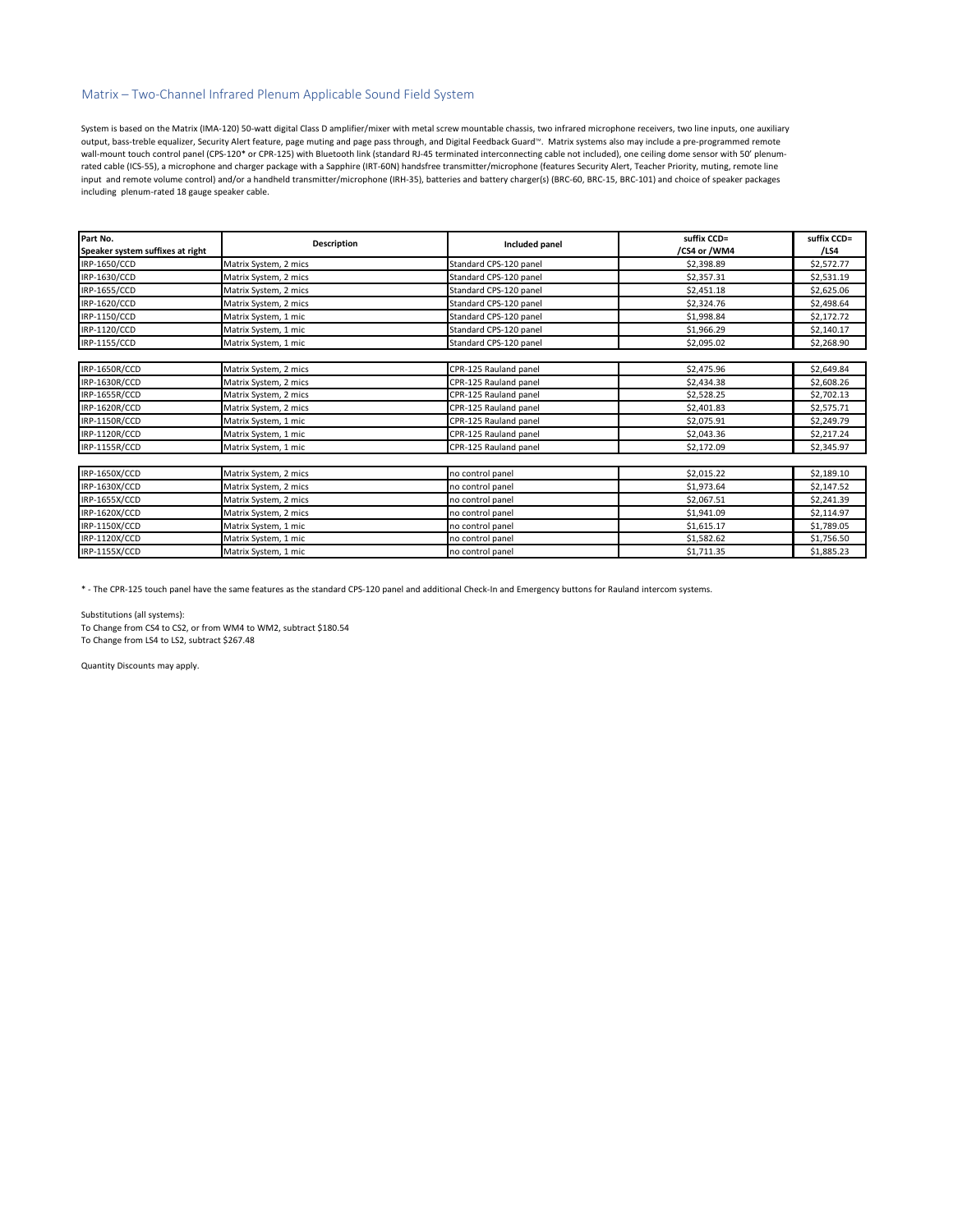# Quantum II – Two-Channel Infrared Sound Field System

### *Portable or wall mounted as an all-in-one package*

System includes: The Quantum II column speaker with a built-in (30 watt) amplifier with automatic energy saving sleep mode, two infrared microphone receivers, built-in infrared sensors, line input, ALD/recording output, Digital Feedback Guard, tone control, and a WM-320 wall mount bracket (IRC-360). System also includes a microphone and charger package with a Sapphire (IRT-60N) handsfree transmitter/microphone (features Security Alert, Teacher Priority, muting, remote line input and/or a handheld transmitter/microphone (IRH-35), batteries and battery charger(s) (BRC-60, BRC-15, BRC-101). Supports second speaker such as SP-2000 wall mount speaker.

| Part No. | <b>Description</b>        | <b>System Price</b> |
|----------|---------------------------|---------------------|
| IRQ-3650 | Quantum II System, 2 mics | \$1,398.60          |
| IRQ-3630 | Quantum II System, 2 mics | \$1.357.02          |
| IRQ-3655 | Quantum II System, 2 mics | \$1,450.89          |
| IRQ-3620 | Quantum II System, 2 mics | \$1.324.47          |
| IRQ-3150 | Quantum II System, 1 mic  | \$998.55            |
| IRQ-3120 | Quantum II System, 1 mic  | \$966.00            |
| IRQ-3155 | Quantum II System, 1 mic  | \$1.094.73          |

#### **Quantum II and Accessories**

| Part No. | <b>Description</b>               | Price    |
|----------|----------------------------------|----------|
| IRC-360  | Quantum II (without microphones) | \$668.22 |
| WM-320   | Wall Bracket, supports IRC-360   | \$39.90  |

# VoiceLink I – Single Channel Infrared Wireless System

Non-amplified system includes: Single channel infrared wireless receiver with line input, line output for recording, and mounting brackets (IR-100); remote ceiling IR sensor (ICS55), a Sapphire (IRT-55N or IRT-60N) handsfree transmitter/microphone (with muting, remote line input and remote volume control) or a handheld transmitter/microphone (IRH-35), batteries and battery charger(s) (BRC-60, BRC-15, BRC-101).

| Part No. | <b>Description</b>          | <b>Included Charger</b> | <b>System Price</b> |
|----------|-----------------------------|-------------------------|---------------------|
| IRV-1150 | VoiceLink I. 1 pendant mic  | Plug-in charger         | \$849.87            |
| IRV-1120 | VoiceLink I. 1 handheld mic | Drop-in charger         | \$817.32            |
| IRV-1155 | VoiceLink I. 1 pendant mic  | Drop-in charger         | \$946.05            |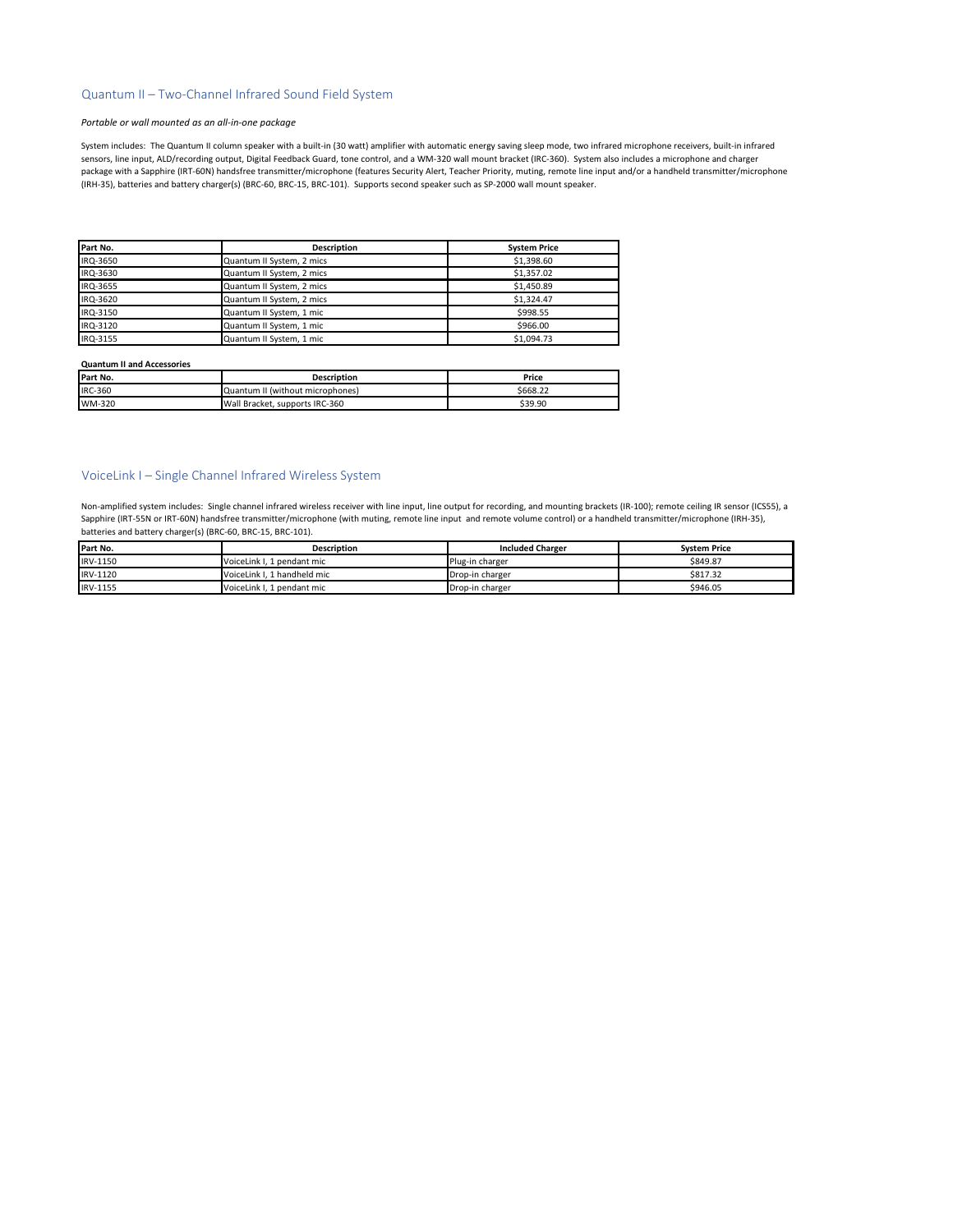# Speaker Packages

Speakers and wire, and for ceiling speakers, tile bridges to support weight without any strain on the acoustic ceiling tiles (for 2' wide suspended ceiling grid).

| Part No.        | <b>Description</b>                                                       | <b>Package Price</b> |
|-----------------|--------------------------------------------------------------------------|----------------------|
| CS <sub>2</sub> | Two SP-628 Ceiling Speakers, TB-6.1 tile bridges and 50'<br>wire         | \$180.54             |
| CS <sub>4</sub> | Four SP-628 Ceiling Speakers, TB-6.1 tile bridges and 100'<br>wire       | \$361.05             |
| LS <sub>2</sub> | Two SP-628L Lay-In Ceiling Speakers and 50' wire                         | \$267.48             |
| LS4             | Four SP-628L Lay-In Ceiling Speakers and 100' wire                       | \$534.93             |
| WM <sub>2</sub> | Two SP-2000 Wall mount and bookshelf enclosed<br>speakers and 50' wire   | \$180.54             |
| WM4             | Four SP-2000 Wall mount and bookshelf enclosed<br>speakers and 100' wire | \$361.05             |

# Components

| Part No.        | <b>Description</b>                                                                                                                                                                                                                                                   | Price    |
|-----------------|----------------------------------------------------------------------------------------------------------------------------------------------------------------------------------------------------------------------------------------------------------------------|----------|
| <b>Speakers</b> |                                                                                                                                                                                                                                                                      |          |
| SP-628          | Ceiling speaker, 6.5" two-way, 8 ohm, metal back can<br>(ETL plenum rated conforms to UL2043 standard). Sold in<br>multiples of 4.                                                                                                                                   | \$61.11  |
| TB-6.1          | Tile bridge for SP-628, galvanized steel                                                                                                                                                                                                                             | \$19.32  |
| SP-628L         | Lay-in ceiling speaker (complete speaker assembly with<br>6.5" two-way, 8 ohm, metal back can speaker, grill tile<br>bridge and ceiling "T" bar) (ETL plenum rated conforms<br>to UL2043 standard) Dimensions 2'x1'. Packaged and<br>sold only in multiples of four. | \$123.90 |
| SP-2000         | Wall mount/ book shelf speaker (White), two-way, 8<br>ohm, mounting bracket. Packaged and sold only in<br>multiples of two.                                                                                                                                          | \$80.43  |
| SWIR-18/2-PI    | 1000ft. spool, speaker wire, plenum-rated 18 gauge, 2-<br>conductor, plenum rated speaker cable.                                                                                                                                                                     | \$393.33 |

# **Sensor and sensor cables**

| $ICS-55$      | Ceiling dome sensor with 6 large diodes & 50' dual<br>shielded plenum-rated sensor cable. | \$300.51 |
|---------------|-------------------------------------------------------------------------------------------|----------|
| <b>SNC-50</b> | 50' dual shielded plenum-rated sensor cable.                                              | \$32.13  |
| <b>SNC-35</b> | 35' dual shielded plenum-rated sensor cable.                                              | \$23.56  |
| <b>SNC-15</b> | 15' dual shielded plenum-rated sensor cable.                                              | \$21.42  |

| <b>Wall Control Panels</b>   |                                                       |          |
|------------------------------|-------------------------------------------------------|----------|
| CPS-120                      | Wall mount control panel with Bluetooth               | \$422.10 |
|                              | Wall mount control panel with Bluetooth, for IMA-120; |          |
| CPR-125                      | Call and Emergency buttons for third-party intercom   | \$506.73 |
|                              | systems.                                              |          |
|                              |                                                       |          |
| <b>Replacement Receivers</b> |                                                       |          |
| $IR-100$                     | VoiceLink I Single channel infrared receiver (Ch. A)  | \$204.12 |

IR-255 VoiceLink III Two channel infrared receiver (Ch. A&B) discontinued

# **All-in-One System**

| <b>Replacement Receiver/Amplifiers</b> |                                                                                              |          |
|----------------------------------------|----------------------------------------------------------------------------------------------|----------|
| <b>IMA-120</b>                         | Matrix Amplifier, two infrared receivers base station                                        | \$648.90 |
| IMA-232                                | Forum 232 Amplifier, two infrared receivers base station                                     | \$459.06 |
| <b>IMA-540</b>                         | Maxim Amplifier, two infrared receivers base station<br>with remote learning conferencing    | \$753.06 |
| <b>IMA-840</b>                         | Spectrum Amplifier, two infrared receivers base station<br>with remote learning conferencing | \$900.90 |
|                                        |                                                                                              |          |
|                                        |                                                                                              |          |

Quantum II (without microphones)  $$668.22$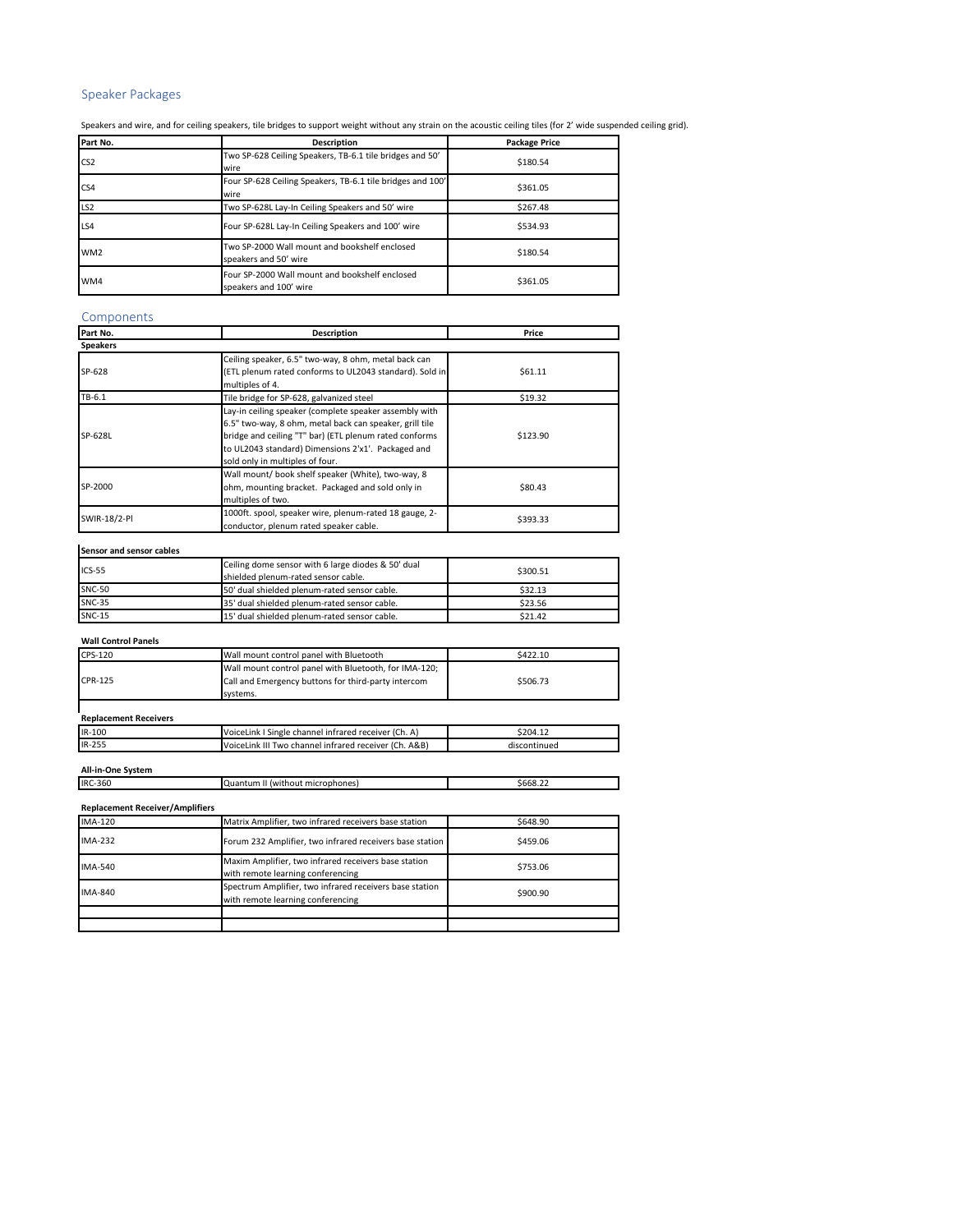# **Replacement Batteries**

| BR-AA4 | Four-pack Duracell 2500mAh rechargeable AA-size NiMH | \$43.47 |  |
|--------|------------------------------------------------------|---------|--|
|        | battery: use with IRH-35 mic                         |         |  |
| BR-Li  | Lithium battery pack for Sapphire transmitters       | \$28.90 |  |

## **Replacement Battery Chargers**

| <b>BRC-15</b>  | Plug-in wall charger for IRT-55 & IRT-60 Sapphire<br>transmitter                    | \$38.43  |
|----------------|-------------------------------------------------------------------------------------|----------|
| <b>RC-15</b>   | Replacement cable for (BRC-15) charger                                              | \$21.53  |
| <b>BRC-60</b>  | Drop-in battery charger (chargers 2 Sapphire and 1 IRH-<br>35 Handheld transmitter) | \$144.10 |
| <b>BRC-101</b> | Drop-in battery charger (charges 1 IRH-35 handheld<br>mic/transmitter)              | \$60.10  |

## **Replacement Infrared Microphone Transmitters**

| <b>IRT-60N</b> | Sapphire transmitter/microphone (ch. A & B) includes<br>Lithium battery (charger not included)                                                  | \$391.86                                                                   |
|----------------|-------------------------------------------------------------------------------------------------------------------------------------------------|----------------------------------------------------------------------------|
|                | IRT-60N requires either BRC-15 corded plug-in charger or<br>BRC-60 drop-in charger.                                                             |                                                                            |
| <b>IRT-66</b>  | Sapphire IR Mobile Display Transmitter, USB powered IR<br>transmitter for audio output of mobile devices in<br>classroom. Includes 1m USB cable | \$430.29                                                                   |
| <b>IRH-35</b>  | Handheld transmitter/microphone (ch. A & B), does not<br>include required 2 AA NiMH                                                             | IRH-35 compatible with BRC-60 and BRC-<br>\$334.28<br>101 drop-in chargers |
| <b>IRH-40</b>  | Used only with VoiceLink IV for IR channels C and D.<br>Other mics use IR channels A and B.                                                     | \$370.34                                                                   |

## **Replacement Windscreens**

| <b>WS-S55</b> | Replacement windscreen for Sapphire transmitter.    | \$7.10 |
|---------------|-----------------------------------------------------|--------|
|               | Complete assembly (plastic frame, molded windscreen |        |
|               | and foam filter)                                    |        |
|               |                                                     |        |

| <b>Wired Microphones</b> |                                                                |         |
|--------------------------|----------------------------------------------------------------|---------|
| UM-66                    | Professional cardioid microphone with 15' microphone<br>cable. | \$46.20 |
| LM-835                   | Lapel microphone with 3.5mm right-angle connector              | \$63.00 |
|                          |                                                                |         |

# **Wall Cabinet and Mounting Brackets**

| WC-400 | Wall mount cabinet for Forum, Forum232, Maxim III &<br>Spectrum III & VoiceLink III | \$214.20 |
|--------|-------------------------------------------------------------------------------------|----------|
| SM-401 | Shelf mount Kit for Forum, Forum232, Maxim III &<br>Spectrum III & VoiceLink III    | \$40.70  |
| RM-268 | Rack mount Kit for Forum, Forum232, Maxim III &<br>Spectrum III & VoiceLink III     | \$40.70  |

## **Replacement Power Supplies**

| $AC-10$ | Replacement power supply for VoiceLink I                                                  | \$40.70  |
|---------|-------------------------------------------------------------------------------------------|----------|
| $AC-15$ | Replacement power supply for VoiceLink Plus                                               | \$40.70  |
| $AC-36$ | Replacement power supply for Quantum II, Matrix,<br>Forum, Forum232, Maxim III, and Maxim | \$62.10  |
| AC-40   | Replacement power supply for VoiceLink III & VoiceLink                                    | \$62.10  |
| AC-80   | Replacement power supply for Spectrum and Spectrum<br>Ш                                   | \$126.40 |

# Packaging

Large orders are shipped on pallets via truck lines. If your ship to location requires a liftgate, request this on your orders.

Multiple systems are normally packed for shipment with all like components together in cartons. I.e., all Sapphire microphones in one or more cartons, all amplifiers in amplifier cartons, and so forth. Upon request, orders can be packaged as "Classpacks" with all the components for each classroom system in a single carton. There is a \$6 packaging charge for this. Request *Classpack* on your purchase order.

# Standard Terms and Conditions

*For products purchased directly from TeachLogic, the terms are below. The sale of TeachLogic products is also made through authorized dealers. Ask your dealer for its terms and conditions. Contact TeachLogic for your nearest dealers.*

Invoices more than 10 days past due will commence accruing 18% interest APR from due date.

Freight: All orders shipped FOB Aurora, Colorado via UPS unless stated otherwise on purchase order. Large orders will be palletized and shipped via truck lines.